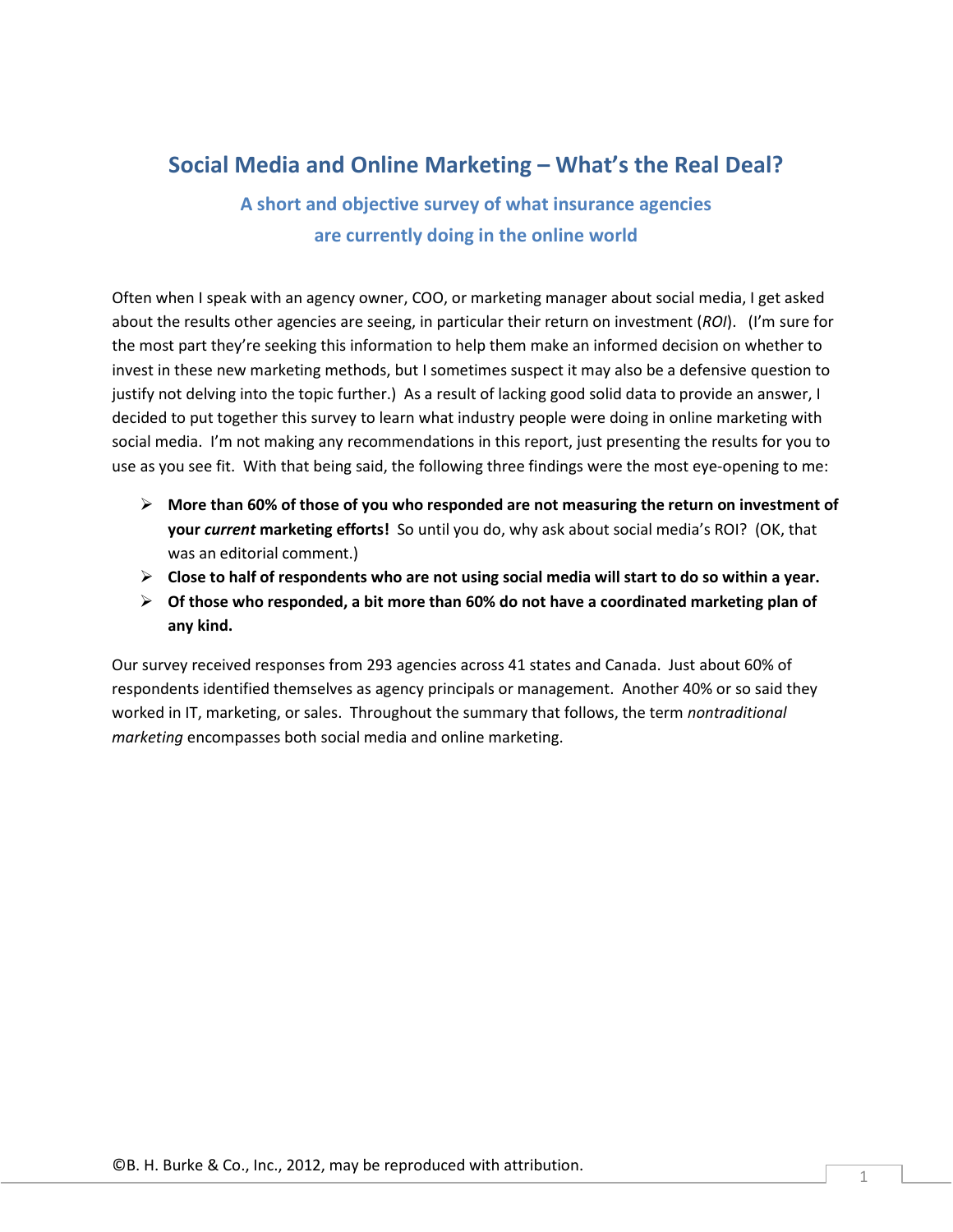As you can see below, the three most popular traditional marketing methods (used by approximately half the respondents) are the Yellow Pages, direct mail, and local newspapers.



Respondents' most-used online marketing method, far and away, is their website. After that, in order, come Facebook, LinkedIn, and e-mail blasts.

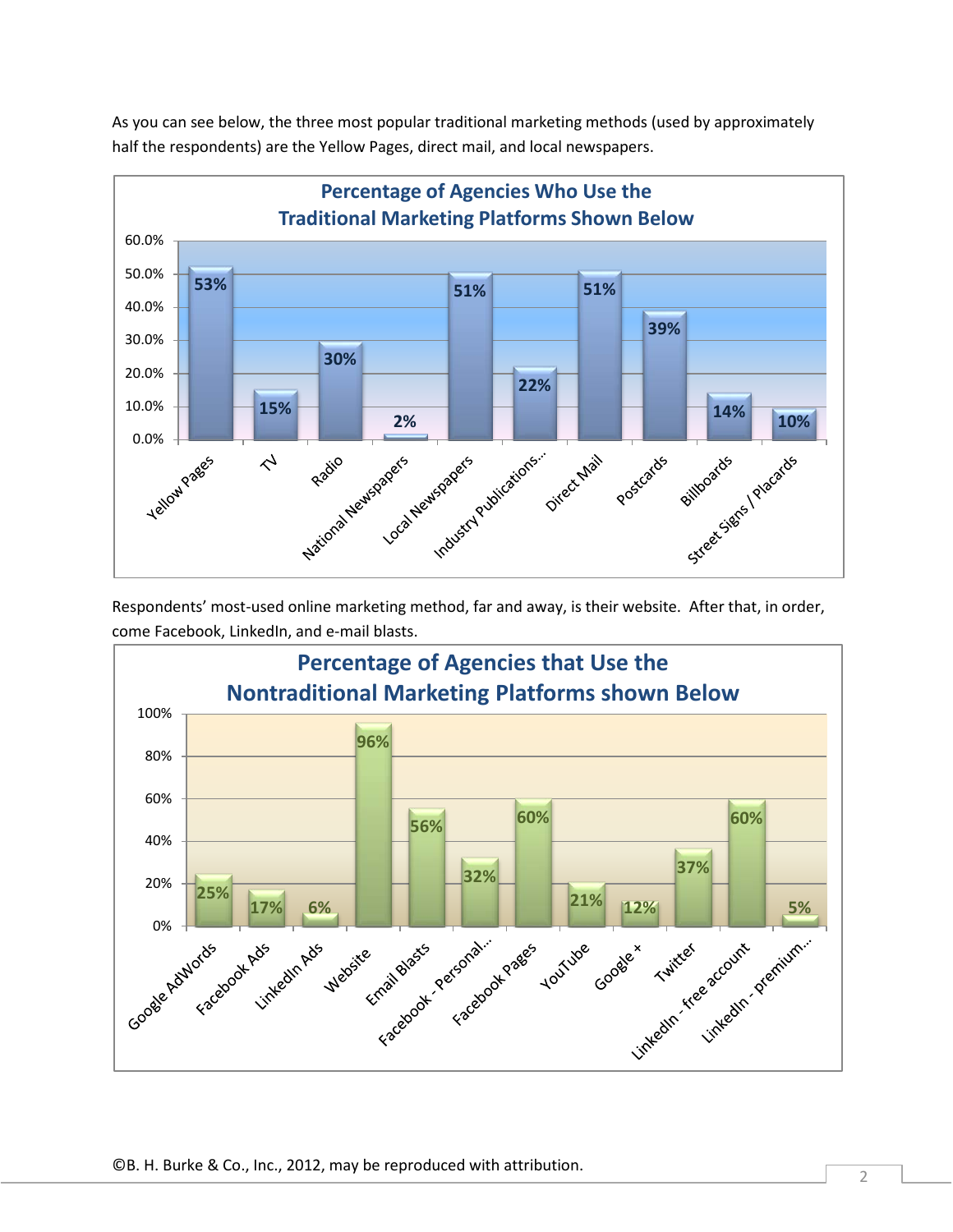Across all agency sizes, respondents' Facebook pages have an average of just over 200 *Likes*; the average Twitter account has 440 followers. Respondents in the \$2.5MM-\$5MM and \$5MM-\$10MM revenue ranges are the most active — with the most Likes, Followers, and Contacts — in the various social-media platforms. Those in the \$25MM+ revenue range (which may skew toward large regionals) were also much more active in on-line marketing. Additionally, agencies in the \$1MM and lower revenue range showed a greater usage of LinkedIn and Twitter. Close to the majority of respondents indicated that they maintain their platforms internally, including the creation of the content they post on them.

Of those who responded, about 40% have a coordinated plan for traditional and/or nontraditional marketing. About 60% do not include nontraditional channels in a coordinated marketing plan.



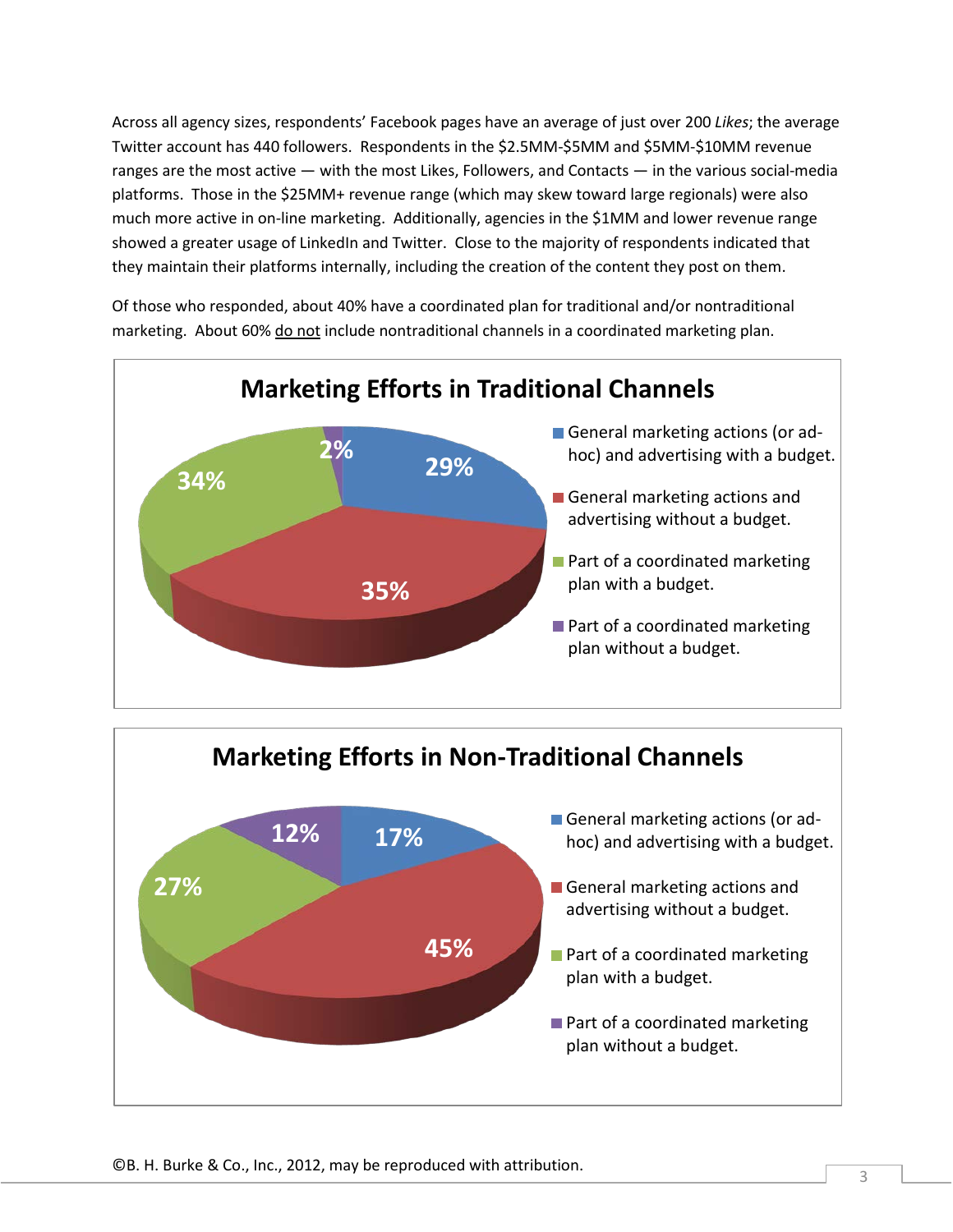Almost 70% of the agency respondents indicated that they do not have a formal or documented social media plan, either as a part of an overall marketing plan or as a stand-alone document. 32% of the agencies did say they have a documented social media plan in place.

The percentage of respondents who allow unlimited use of social media during the workday is just about equal to the percentage who do not allow it at all (each approximately 35%), with about half this latter group taking the step of blocking access to social media sites.



Almost 50% of respondents who do not currently use social media plan to begin doing so within a year and a total two-thirds will eventually do so.

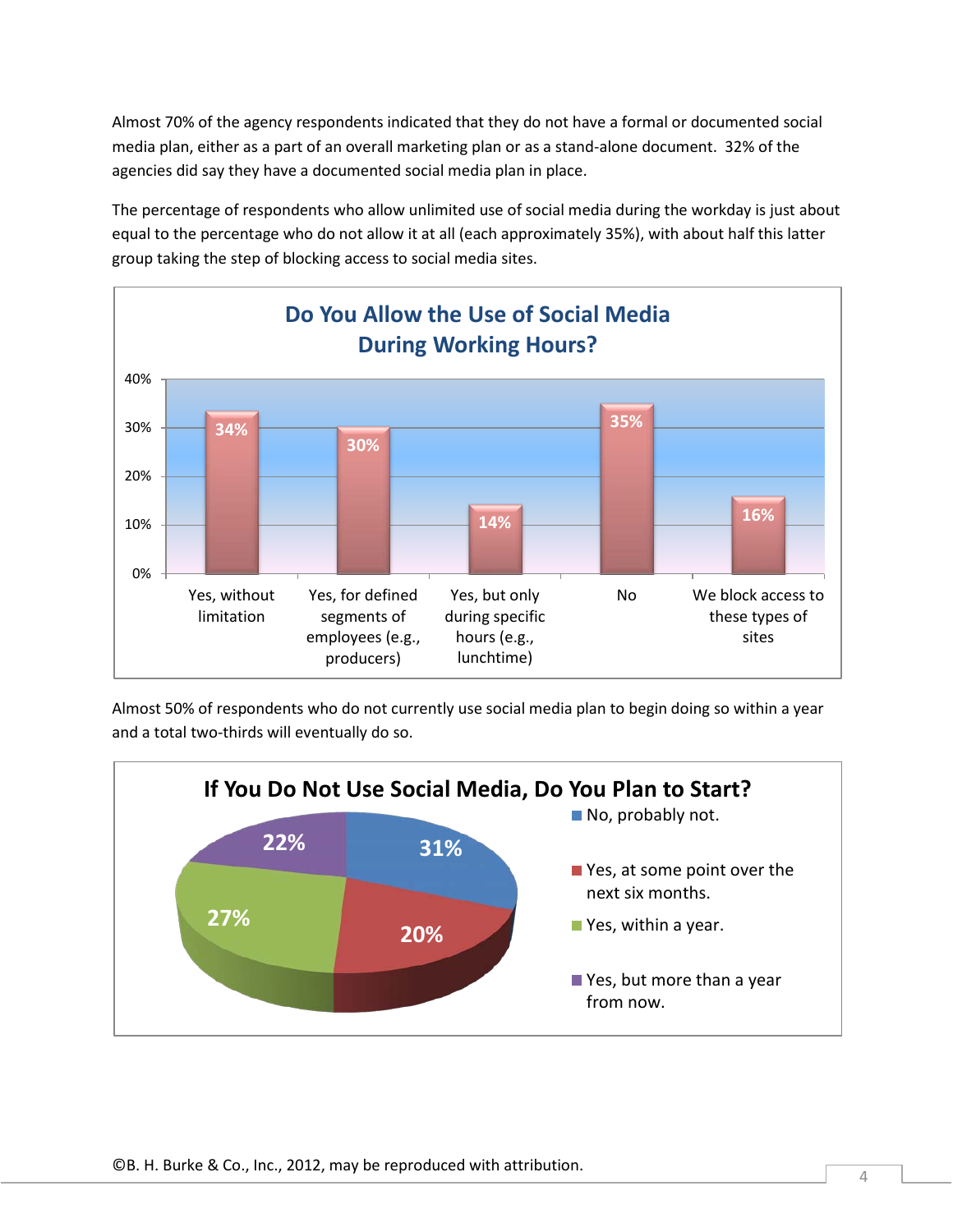Among those respondents who use social media in their daily operations, Facebook and LinkedIn are the favorites by far, with Twitter coming in a distant third. Just over a quarter of respondents do not use online marketing methods.



Nearly every respondent reported having a website, close to two thirds have a Facebook page, just under half use LinkedIn, and approximately a third use Twitter, a website blog, and Google Places.



In addition, 13% indicated that they use some sort of location-based platform, and about 23% use a third-party sales or marketing platform (not their primary management system).

©B. H. Burke & Co., Inc., 2012, may be reproduced with attribution.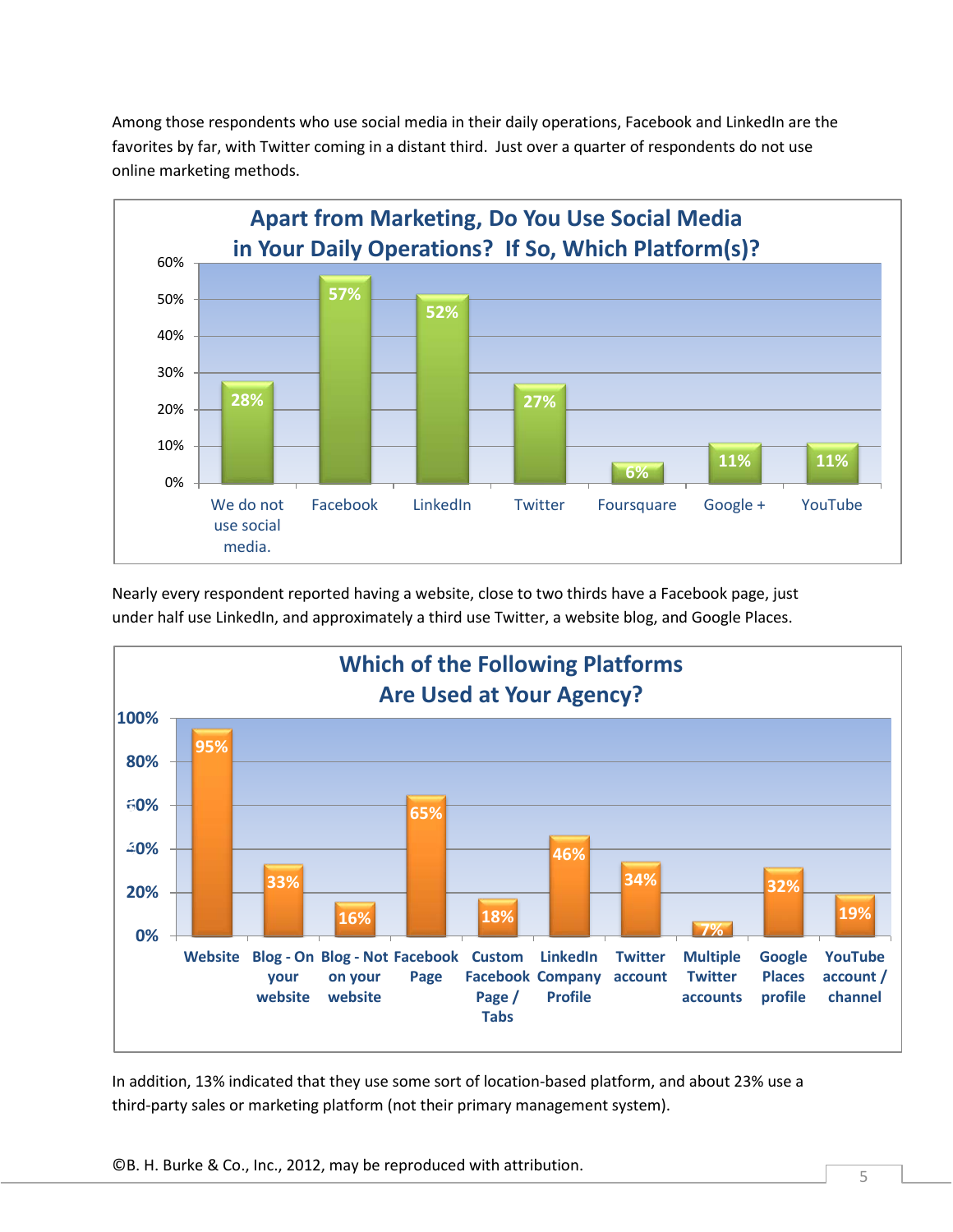

In both traditional and nontraditional marketing, respondents said that "New Leads" and "Brand Recognition" were their primary goals, with "Relationship Building" cited third.

Well more than half the respondents do not measure the results of their marketing, whether traditional or nontraditional. Of those who do track it, use of a sales-management or agency-management system and use of a spreadsheet or similar document was fairly even. And although 64% of the respondents said that they do not measure the return on investment of their marketing, one respondent stated: "We measure it (ROI) by growth, but also in the quality of client we are getting, what type of call-ins and

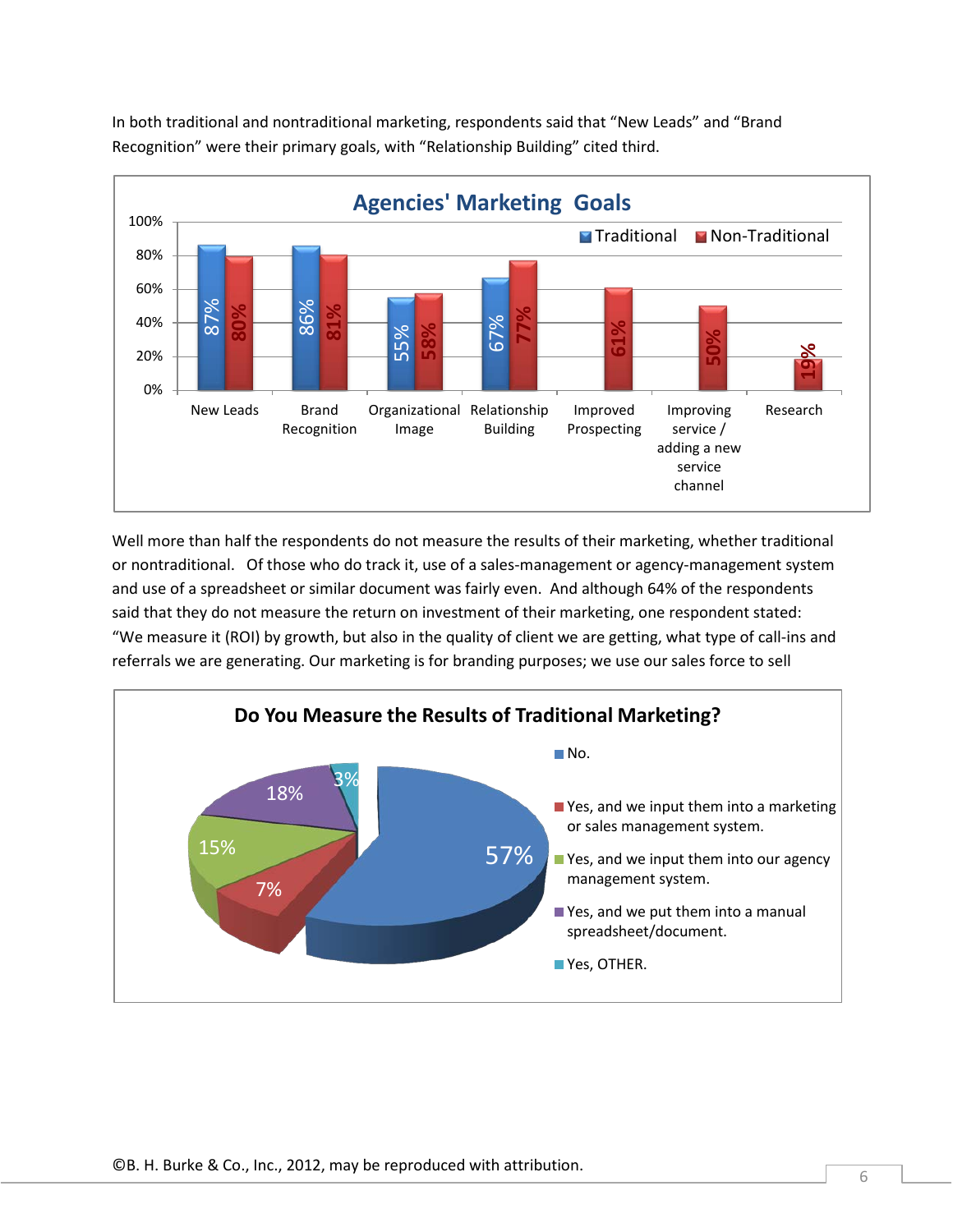



For respondents who use social media, Twitter and Facebook are the most frequently updated sites, LinkedIn and Google Places Profiles, the least. About 65% of the respondents said they updated their Facebook Pages at least weekly (Note: this result does contain all respondents, not just agencies.)